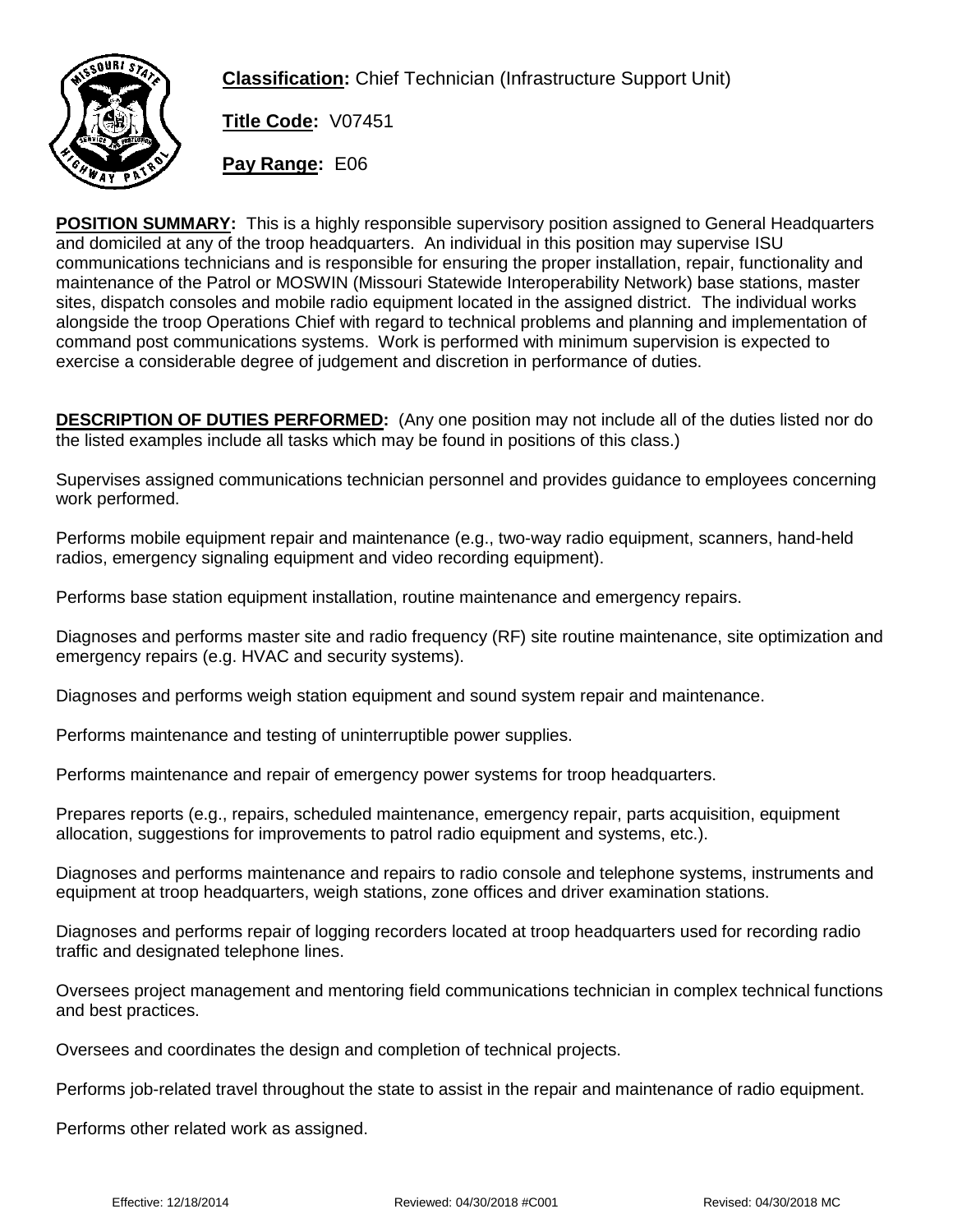**REQUIRED KNOWLEDGE, SKILLS, AND ABILITIES:** Thorough knowledge of electronics theory related to radio technology.

Thorough knowledge of the telecommunications systems utilized by the Patrol and Department of Public Safety.

Thorough knowledge of the policies and procedures of the ISU, Operations and Training Unit (OTU) and the User Support Unit (USU) of the Communications Division and how they cooperatively support the general responsibilities of the division.

Thorough knowledge of computer networking and internet protocol (IP) schemes, routers and swtiches.

Thorough skill and knowledge necessary to work with high voltage electrical system.

Thorough skill and knowledge of environmental monitoring systems, scada systems and various other low voltage systems.

Thorough skill and knowledge in the use of hand tools, multimeter, service monitor, test sets, soldering equipment, electric drill, power meters, and oscilloscopes.

Thorough skill and knowledge of basic computer networking principles, ethernet wiring, cellular /wi-fi networks, etc.

Working knowledge of the strategic planning process.

Possess successful time management techniques and organizational skills.

Ability to respond quickly and effectively in critical situations.

Ability to train and assist others in complex technical functions.

Ability to comprehend complex electronic equipment maintenance manuals and schematics.

Ability to design, install, maintain and repair security systems and access control systems at various facilities (e.g. video surveillance systems).

Ability to identify, diagnose and repair electronic equipment, as well as manage multiple systems on a statewide platform.

Ability to understand various software programs, basic scripts and graphical user interfaces.

Ability to perform job-related travel, as requested.

Ability to lift radio equipment and tools necessary for repair.

Ability to gather, assemble, correlate and analyze facts to be incorporated into reports.

Ability to work closely with others in a cooperative team effort and display leadership abilities, as necessary.

Ability to make decisions in accordance with laws, policies, procedures, regulations and apply these to work problems.

Ability to respond at any time and work long hours without taking a break, possibly in inclement and hazardous weather conditions.